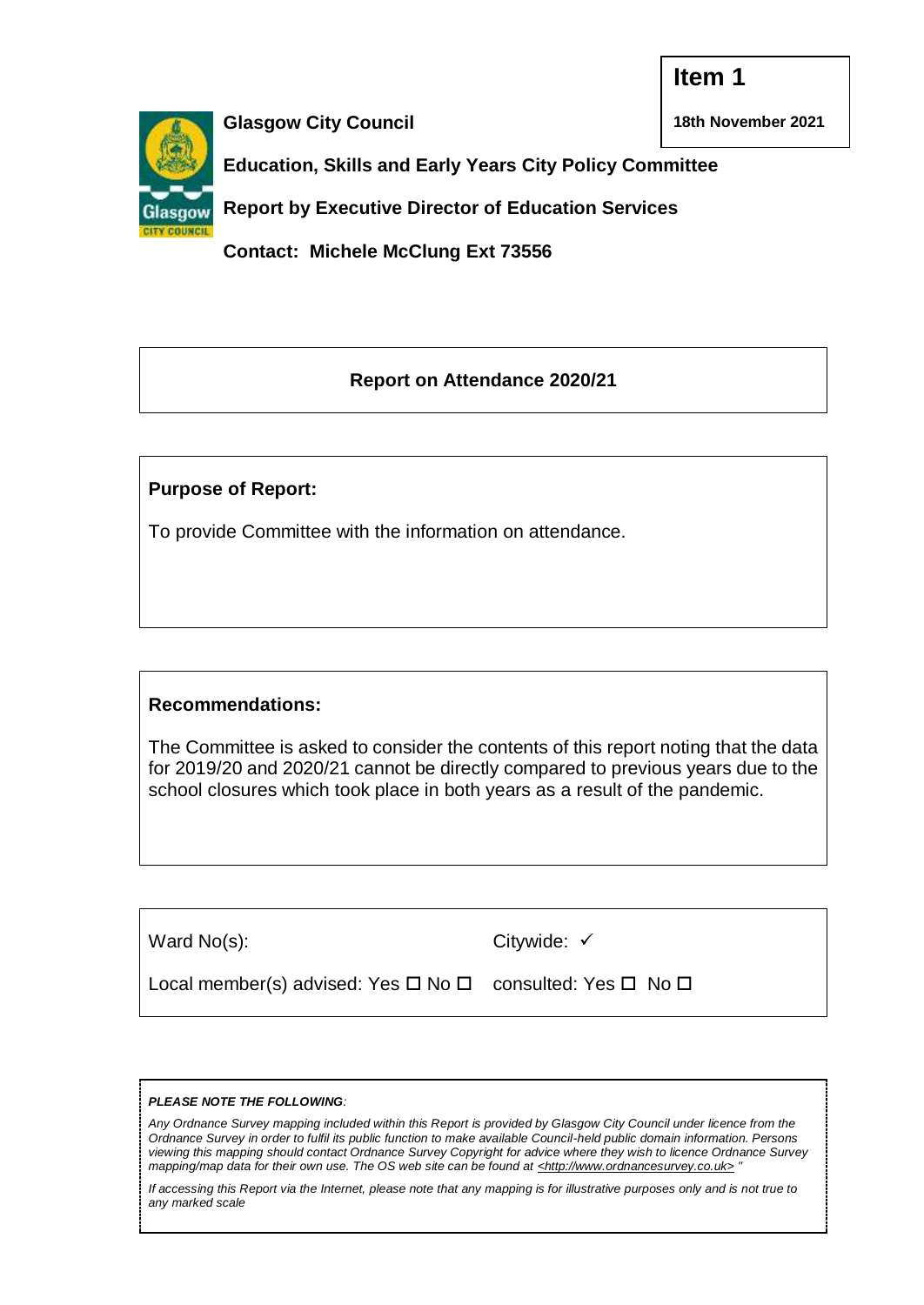## **1. Introduction**

- 1.1 The 2020/21 results have been calculated using information collected in the summer of 2020 from all primary, secondary and ASL schools in Glasgow. For Glasgow City, the information was extracted from SEEMIS management information system.
- 1.2 Scotland's schools closed on 23rd March 2020 due to the global pandemic and did not open again to pupils until 12<sup>th</sup> August 2020. Schools were closed again from January 2021. They opened for P1 to P3 from 22<sup>nd</sup> February and from 15<sup>th</sup> March for P4 to P7. Secondary pupils were able to attend in small groups from 15<sup>th</sup> March. Full opening took place following the spring break.
- 1.3 Percentages for authorised and unauthorised absence relate to the total number of possible attendances — typically, 380 half-day sessions during a normal school year.

# **2 COVID-related absence 2020/21**

- 2.1 During 2020/21, attendance at schools was severely disrupted due to COVID. From August to December, schools returned full-time but pupils and staff were impacted by periods of self-isolation and, in some cases, testing positive for COVID which led to absences from school.
- 2.2 In January, we entered another lockdown. Primary 1 to 3 returned from 22<sup>nd</sup> February. Primary 4 to 7 returned from 15<sup>th</sup> March. From 22<sup>nd</sup> February 5-8% of secondary school pupils could return to school to undertake activities related to their qualifications. From 15<sup>th</sup> March pupils could return with physical distancing in place which meant that only relatively small numbers could attend.
- 2.3 SEEMIS is the schools' management information system. Additional codes were added to allow for the monitoring of COVID related absence.

| Code       | <b>Description</b>                                          | Circumstances that this may be<br>used in                                                                                                                                                                                                                                                                   | <b>Attendance/Absence</b><br>Reason |
|------------|-------------------------------------------------------------|-------------------------------------------------------------------------------------------------------------------------------------------------------------------------------------------------------------------------------------------------------------------------------------------------------------|-------------------------------------|
| <b>COA</b> | Attendance -<br>Self Isolation -<br>Coronavirus             | Where a pupil is scheduled to be in<br>school but cannot attend because of<br>self-isolation related to COVID-19 and<br>can undertake learning at home. This<br>includes those pupils who are asked to<br>self-isolate, who are required to<br>quarantine, and those who are asked to<br>shield at level 4. | Attendance                          |
| <b>CAA</b> | Auth. $\mathsf{Abs}$ . $-$<br>Self Isolation<br>Coronavirus | Where a pupil is scheduled to be in<br>school but cannot attend because of<br>self-isolation related to COVID-19 and<br>is unable to undertake learning at<br>home. This includes those pupils who<br>are asked to self-isolate, who are                                                                    | <b>Other Authorised</b><br>Absence  |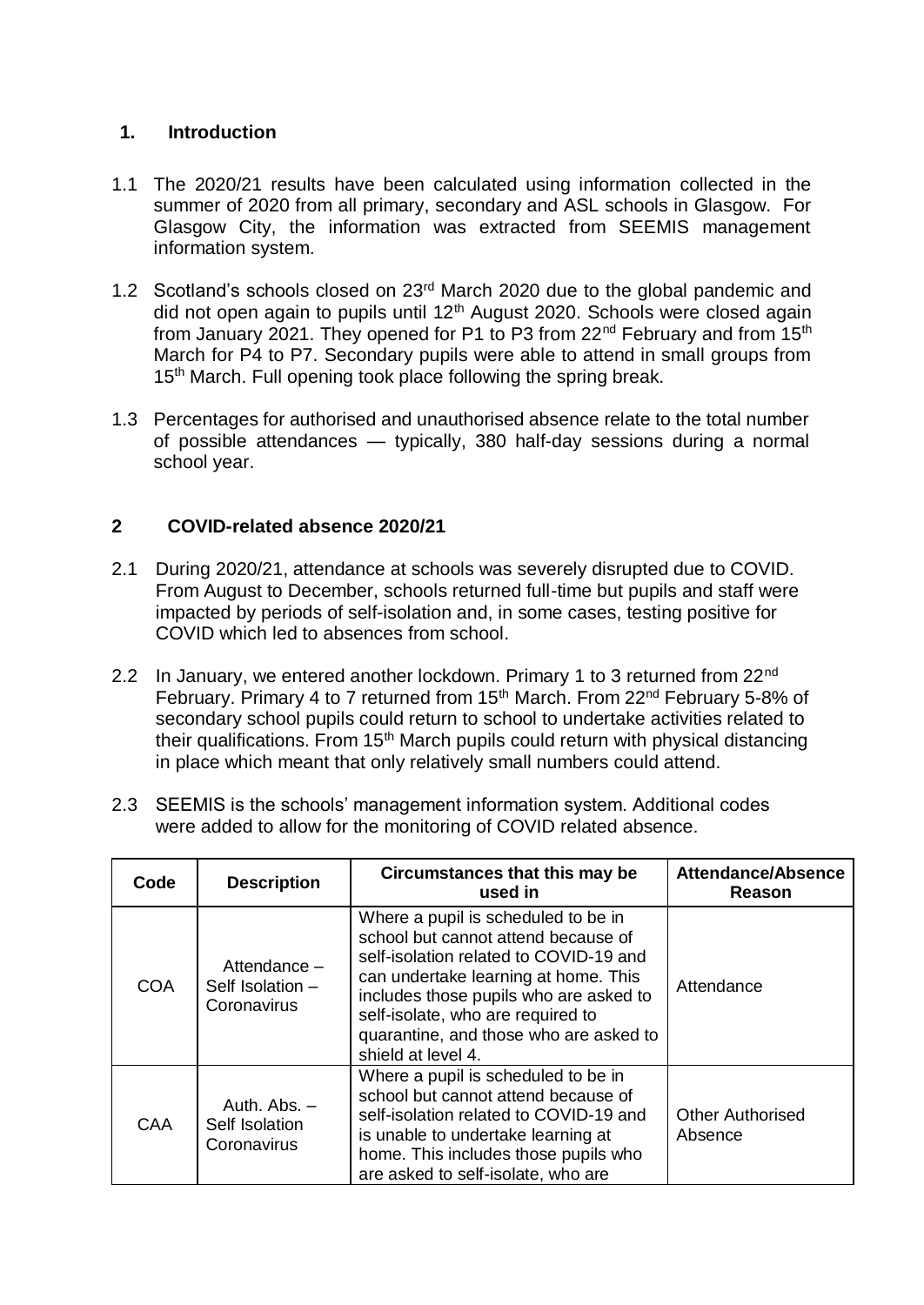|            |                                                      | required to quarantine, and those who<br>are asked to shield at level 4.                                                                                                        |                                      |
|------------|------------------------------------------------------|---------------------------------------------------------------------------------------------------------------------------------------------------------------------------------|--------------------------------------|
| CAB        | <b>Sickness</b><br>unable to home<br>Irn Coronavirus | Where a pupil is scheduled to be in<br>school but cannot attend because of<br>COVID-19 related sickness and is<br>unable to undertake learning at home.                         | <b>Other Authorised</b><br>Absence   |
| <b>COB</b> | Sickness able<br>to home Irn<br>Coronavirus          | Where a pupil is scheduled to be in<br>school but cannot attend because of<br>COVID-19 related sickness and can<br>undertake learning at home.                                  | Attendance                           |
| <b>COH</b> | Home Learning<br>- Attendance                        | Where a pupil is scheduled to be<br>undertaking home learning and is not<br>known to be absent from this.                                                                       | Attendance                           |
| <b>CAH</b> | Home Learning<br>- Absence (Any<br>Reported)         | Where a pupil is scheduled to be<br>undertaking home learning but is<br>unable to undertake this. Covers all<br>reasons for absence including<br>sickness, family holidays etc. | <b>Other Authorised</b><br>Absence   |
| <b>CPI</b> | Parent isolating<br>against advice C.<br>virus       | Where a parent has chosen to keep<br>their children away from school as a<br>precautionary measure where there is<br>no advice to take such measures.                           | <b>Other Unauthorised</b><br>Absence |

- 2.4 As can be seen, some of the codes recorded a pupil as in attendance even though they were not physically in school, such as COA. It, therefore, made more sense to track COVID-related attendance/absence using these codes. The research team were asked to gather the numbers of pupils recorded using a COVID code.
- 2.5 In the graphs below, the number of schools with COVID-related absence has been gathered to observe how the pattern of attendance/absence has changed week by week. The bandings which have been chosen are arbitrary, i.e. different bandings could just as easily have been chosen. They have been chosen solely for the purpose of comparisons.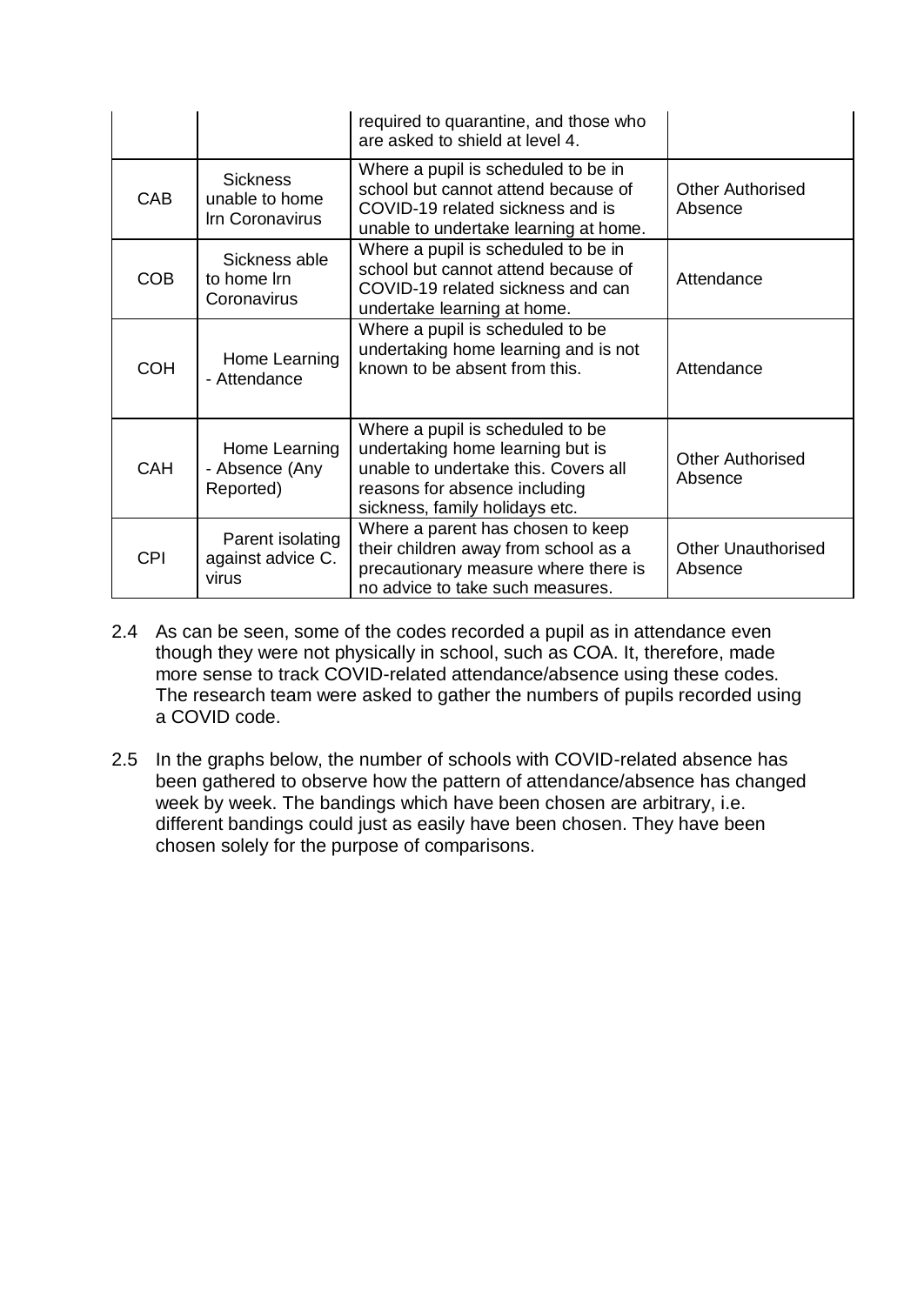

2.6 The above graph shows the 30 mainstream secondary schools. It can be seen that in November, secondary schools were significantly affected by COVIDrelated absence. However, from the last week of November and into December the position continued to improve with fewer secondary schools having COVID related absence of more than 7%.



2.7 The above graph shows the spread of absence of the 140 mainstream primary schools. The graph shows that similar to the secondary schools, improvement is evident from the last week of November and into December. On w/c 7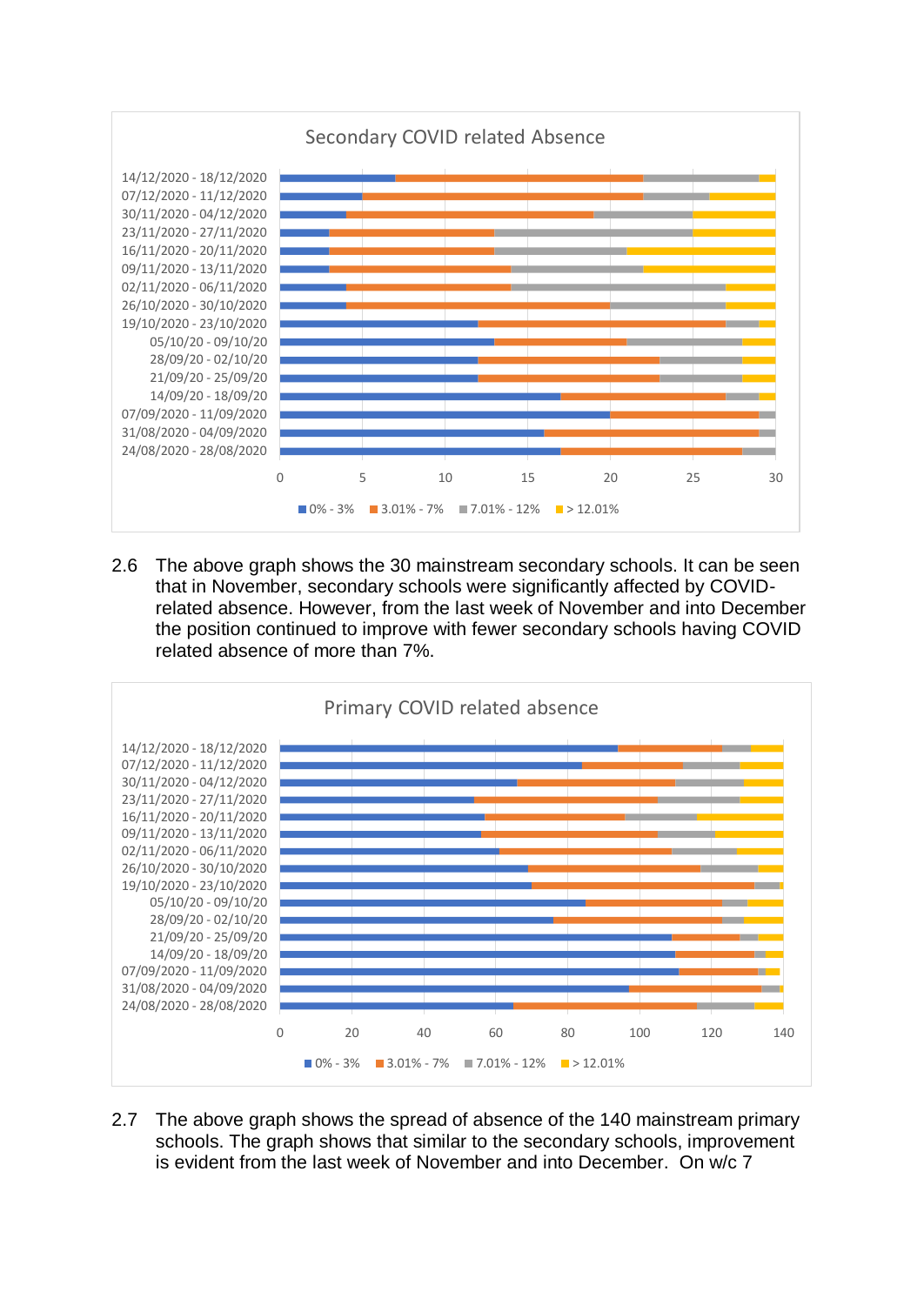December 84 primary schools had less than 3% COVID-related absence and in w/c 14 December that had moved to 94 primary schools.

## **3 January to June 2021**

3.1 The graph below is similar to the bar charts above. It shows that fewer primary schools were as affected by COVID-related absence as during the period August to December. Note that the first three weeks were P1 to P3 only.



3.2 The secondary graph has only been included from after the spring break as secondary pupils were only attending part-time prior to the spring break.

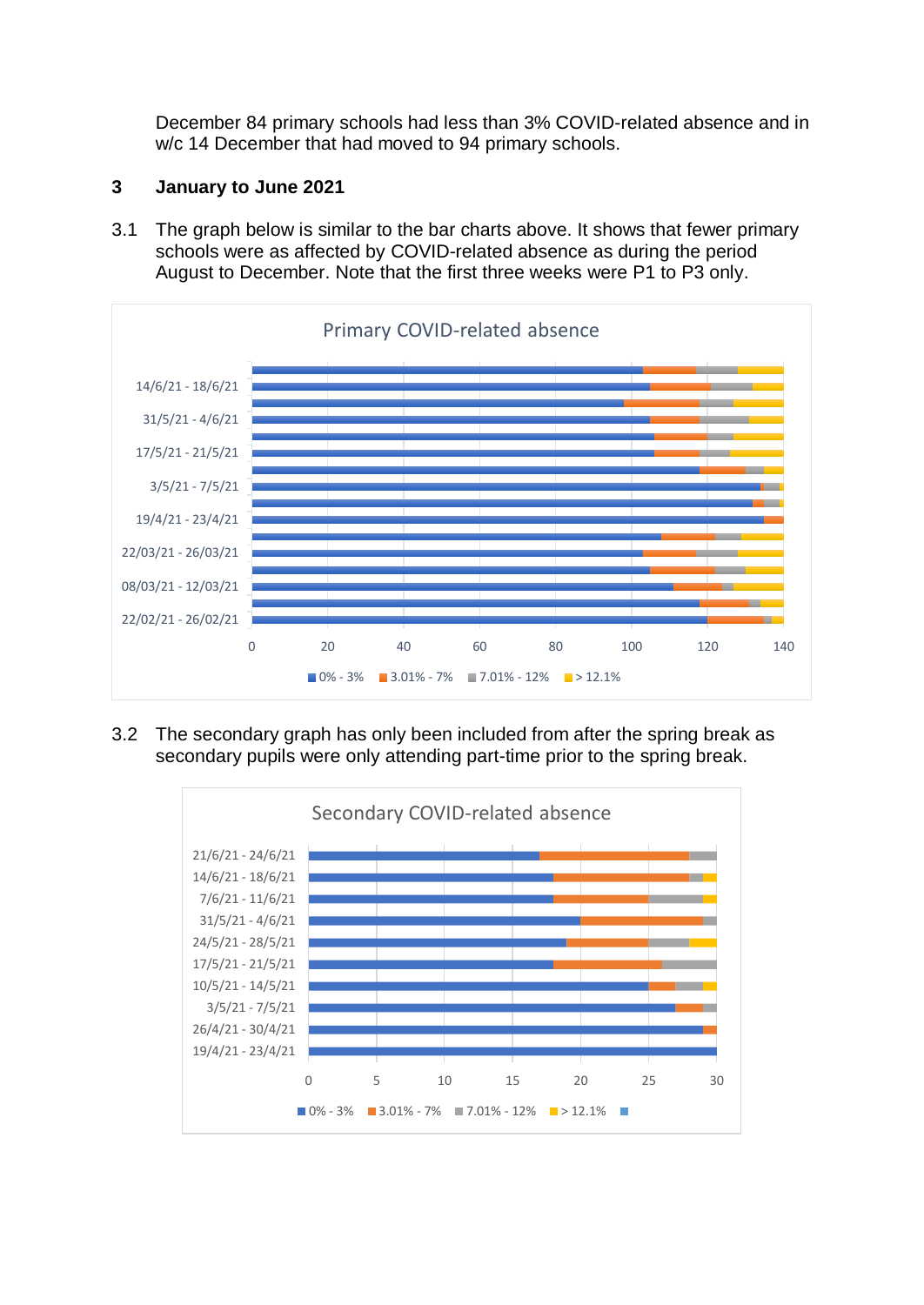# **4 Staff COVID-related absence**

4.1 Education Services also tracked the COVID-related absence of staff. Note that this does not measure the length of the absence so given that COVID-related absences are at least 10 days (minimum length of time for a positive test) then staff will appear across two weeks of data. There are more than 6,000 teachers (headcount) and 3,000 (headcount) support staff in our schools.







4.3 The graph below shows the numbers of staff in our nurseries with COVID related absence week by week. As with the graphs above, this does not measure the length of the absence. Given that COVID related absences are at least 10 days (minimum length of time for a positive test) then staff will appear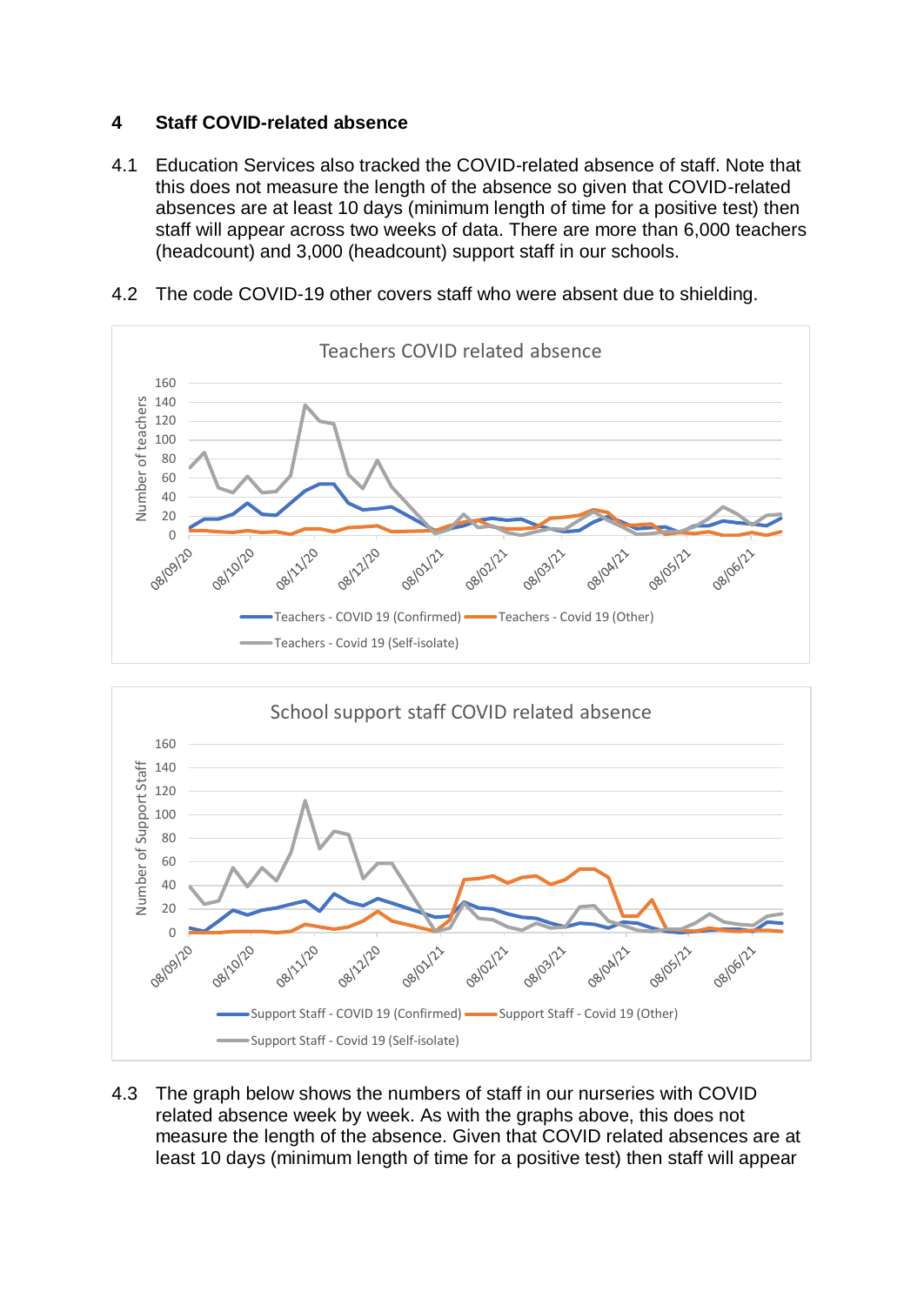across two weeks of data. There are around 2,500 (headcount) staff in our nurseries.



## **5 Overall attendance levels**

5.1 The gap for secondary in the graphs was in February/March after the second lockdown when for three weeks primary 1-3 returned followed by all primary pupils and secondary pupils only attended for supported learning or assessments.

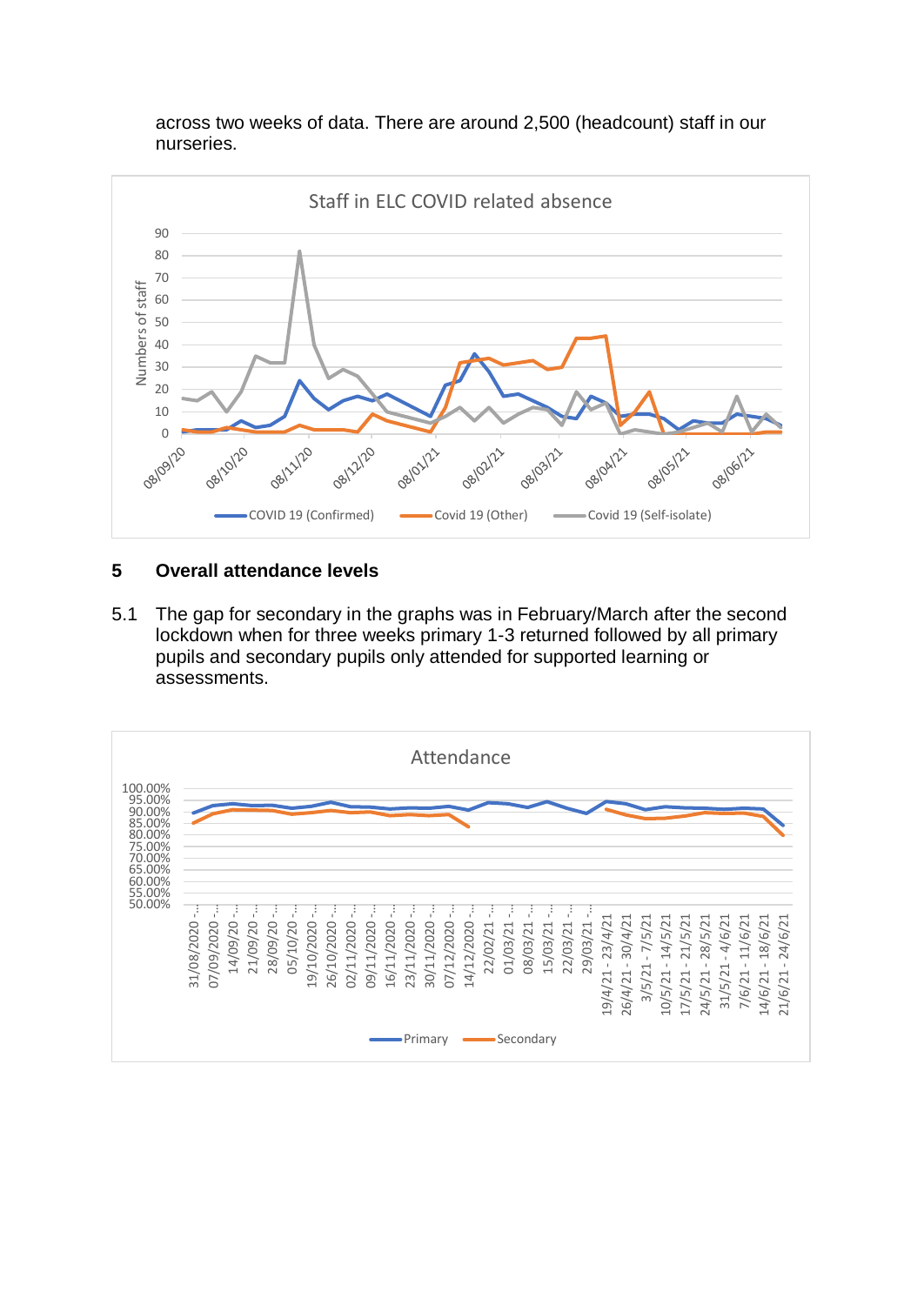

# **6. Policy and Resource Implications**

#### **Resource Implications:**

| Financial:                                                                                                            | Within existing resources.                                           |
|-----------------------------------------------------------------------------------------------------------------------|----------------------------------------------------------------------|
| Legal:                                                                                                                | In line with the appropriate legislation                             |
| Personnel:                                                                                                            | Not applicable                                                       |
| Procurement:                                                                                                          | Not applicable                                                       |
|                                                                                                                       | <b>Council Strategic Plan:</b> Excellent and Inclusive Education, 22 |
| <b>Equality and Socio-</b><br><b>Economic Impacts:</b>                                                                |                                                                      |
| Does the proposal Yes - Outcome 7<br>support the<br><b>Council's Equality</b><br>Outcomes 2021-25?<br>Please specify. |                                                                      |
| What are the<br><i>impacts as a result</i><br>of this report?                                                         | potential equality As set out in section 5.                          |